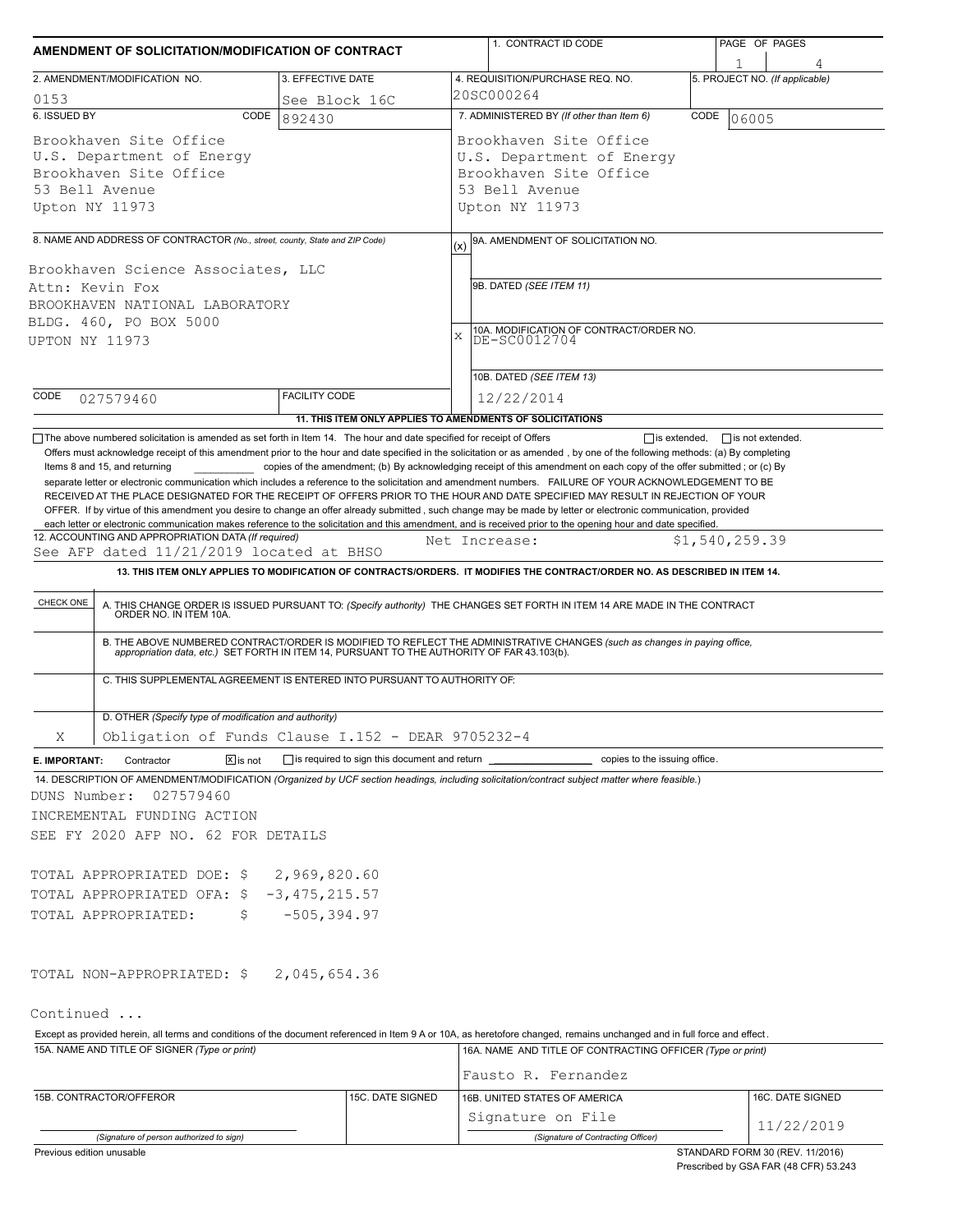REFERENCE NO. OF DOCUMENT BEING CONTINUED **Example 2008** PAGE OF

**CONTINUATION SHEET** DE-SC0012704/0153

NAME OF OFFEROR OR CONTRACTOR Brookhaven Science Associates, LLC

| ITEM NO.<br>(A) | SUPPLIES/SERVICES<br>(B)                                          | QUANTITY UNIT<br>(C) | (D) | UNIT PRICE<br>(E) | <b>AMOUNT</b><br>(F) |
|-----------------|-------------------------------------------------------------------|----------------------|-----|-------------------|----------------------|
|                 | GRAND TOTAL:<br>\$1,540,259.39                                    |                      |     |                   |                      |
|                 |                                                                   |                      |     |                   |                      |
|                 |                                                                   |                      |     |                   |                      |
|                 | PREVIOUS CONTRACT AMOUNT: \$3,261,033,649.28                      |                      |     |                   |                      |
|                 | \$3,262,573,908.67<br>NEW CONTRACT AMOUNT:                        |                      |     |                   |                      |
|                 |                                                                   |                      |     |                   |                      |
|                 | INFORMATION LISTED BELOW IS AUTO-GENERATED<br>CONTENT BY STRIPES: |                      |     |                   |                      |
|                 | LIST OF CHANGES:                                                  |                      |     |                   |                      |
|                 | Reason for Modification : Funding Only Action                     |                      |     |                   |                      |
|                 | Total Amount for this Modification: \$1,540,259.39                |                      |     |                   |                      |
|                 | New Total Amount for this Version:                                |                      |     |                   |                      |
|                 | \$3,262,573,908.67                                                |                      |     |                   |                      |
|                 | New Total Amount for this Award: \$3,262,573,908.67               |                      |     |                   |                      |
|                 | Obligated Amount for this Modification:                           |                      |     |                   |                      |
|                 | \$1,540,259.39                                                    |                      |     |                   |                      |
|                 | New Total Obligated Amount for this Award:                        |                      |     |                   |                      |
|                 | \$3,262,573,908.67                                                |                      |     |                   |                      |
|                 | CHANGES FOR LINE ITEM NUMBER: 1                                   |                      |     |                   |                      |
|                 | Total Amount changed                                              |                      |     |                   |                      |
|                 | from \$3,261,033,649.28 to \$3,262,573,908.67                     |                      |     |                   |                      |
|                 | Obligated Amount for this modification:                           |                      |     |                   |                      |
|                 | \$1,540,259.39                                                    |                      |     |                   |                      |
|                 | CHANGES FOR DELIVERY LOCATION: 06005                              |                      |     |                   |                      |
|                 | Amount changed from \$3,261,033,649.28 to                         |                      |     |                   |                      |
|                 | \$3,262,573,908.67                                                |                      |     |                   |                      |
|                 |                                                                   |                      |     |                   |                      |
|                 | NEW ACCOUNTING CODE ADDED:                                        |                      |     |                   |                      |
|                 | Account code:                                                     |                      |     |                   |                      |
|                 | See AFP dated 11-21-2019 & 10-29-2019 located at                  |                      |     |                   |                      |
|                 | <b>BHSO</b>                                                       |                      |     |                   |                      |
|                 | Fund 00000                                                        |                      |     |                   |                      |
|                 | Appr Year 0000                                                    |                      |     |                   |                      |
|                 | Allottee 00                                                       |                      |     |                   |                      |
|                 | Reporting Entity 000000                                           |                      |     |                   |                      |
|                 | Object Class 00000                                                |                      |     |                   |                      |
|                 | Program 0000000<br>Project 0000000                                |                      |     |                   |                      |
|                 | WFO 0000000                                                       |                      |     |                   |                      |
|                 | Local Use 0000000                                                 |                      |     |                   |                      |
|                 | Quantity: 0                                                       |                      |     |                   |                      |
|                 | Amount: - \$3, 475, 215.57                                        |                      |     |                   |                      |
|                 | Percent: -. 10652                                                 |                      |     |                   |                      |
|                 | Subject To Funding: N                                             |                      |     |                   |                      |
|                 | Payment Address:                                                  |                      |     |                   |                      |
|                 | Payment - Direct Payment                                          |                      |     |                   |                      |
|                 | from U.S. Dept of Treasury                                        |                      |     |                   |                      |
|                 |                                                                   |                      |     |                   |                      |
|                 | Continued                                                         |                      |     |                   |                      |
|                 |                                                                   |                      |     |                   |                      |
|                 |                                                                   |                      |     |                   |                      |
|                 |                                                                   |                      |     |                   |                      |
|                 |                                                                   |                      |     |                   |                      |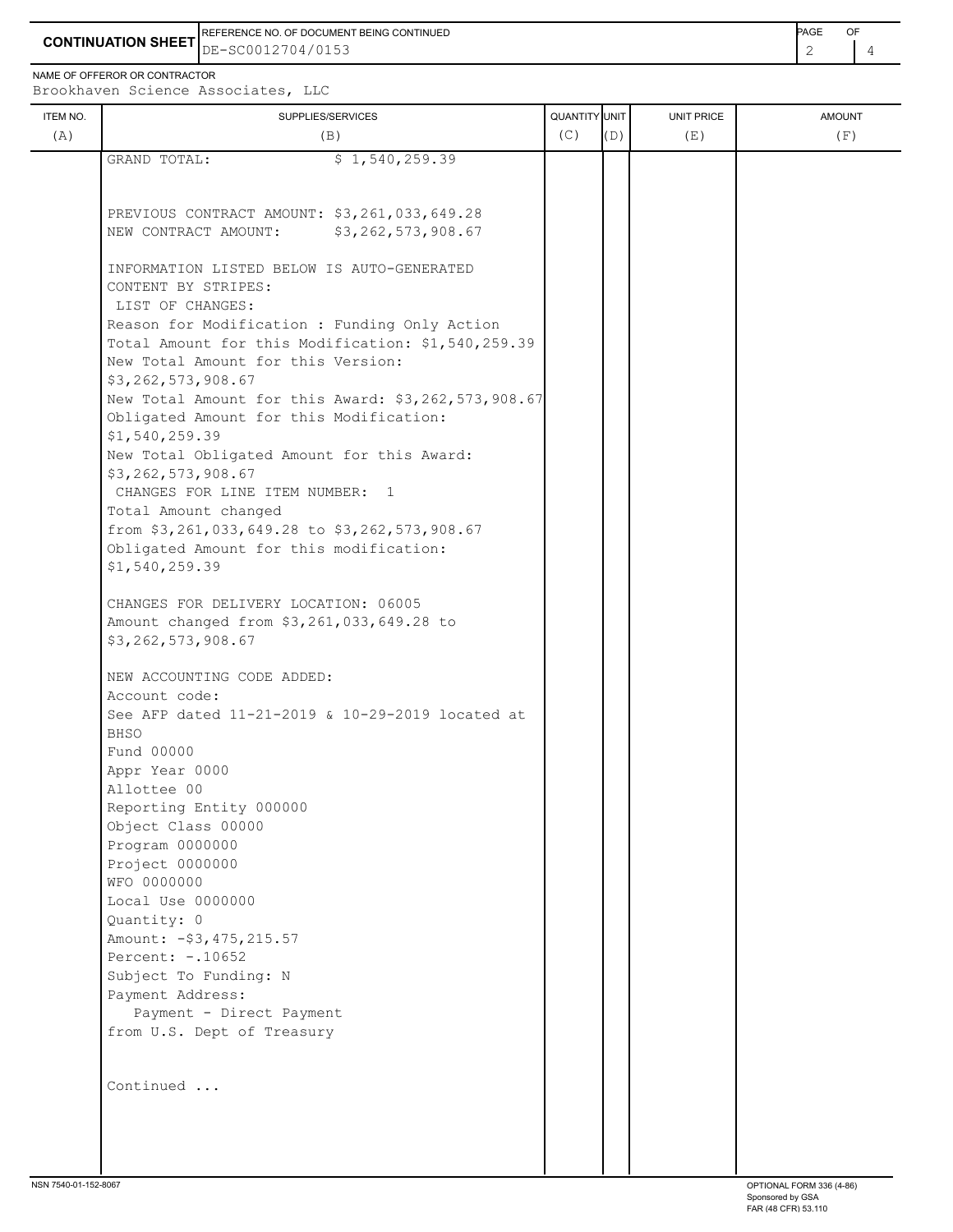**CONTINUATION SHEET** DE-SC0012704/0153 REFERENCE NO. OF DOCUMENT BEING CONTINUED **A CONTINUED PAGE OF PAGE OF PAGE OF PAGE** 

NAME OF OFFEROR OR CONTRACTOR

ITEM NO. ┃ SUPPLIES/SERVICES UNIT PRICE AMOUNT Brookhaven Science Associates, LLC (A)  $(B)$  (B)  $(C)$   $(D)$  (E)  $(E)$  (F) NEW ACCOUNTING CODE ADDED: Account code: See AFP dated 11-21-2019 located at BHSO [Appropriated] Fund 00000 Appr Year 0000 Allottee 00 Reporting Entity 000000 Object Class 00000 Program 0000000 Project 0000000 WFO 0000000 Local Use 0000000 Quantity: 0 Amount: \$2,969,820.60 Percent: .09103 Subject To Funding: N Payment Address: Payment - Direct Payment from U.S. Dept of Treasury NEW ACCOUNTING CODE ADDED: Account code: See AFP dated 11-21-2019 located at BHSO [Non-Appropriated] Fund 00000 Appr Year 0000 Allottee 00 Reporting Entity 000000 Object Class 00000 Program 0000000 Project 0000000 WFO 0000000 Local Use 0000000 Quantity: 0 Amount: \$2,045,654.36 Percent: .0627 Subject To Funding: N Payment Address: Payment - Direct Payment from U.S. Dept of Treasury Payment: Payment - Direct Payment from U.S. Dept of Treasury FOB: Destination Period of Performance: 01/05/2015 to 01/04/2020 Continued ...